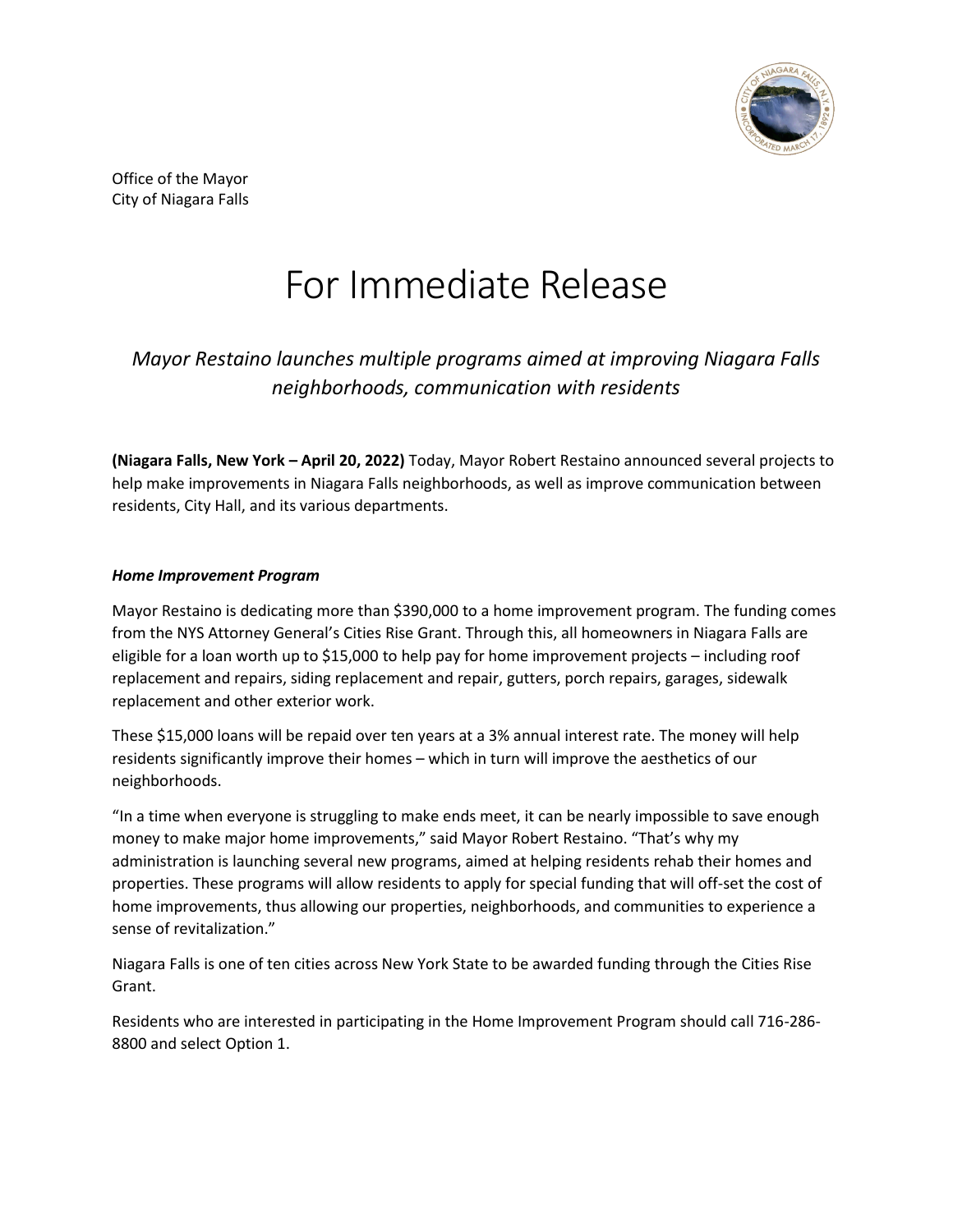

#### *Sewer Lateral Repair*

Mayor Restaino is launching a program through the use of federal community development funding to help many residents repair sewer laterals on and near their properties. Sewer laterals are the pipes connecting a home's plumbing to the city's sewer system. Homeowners are responsible for the repair of sewer laterals, even after the pipe extends past a property line and into a street. When a sewer lateral breaks, it can often cause large craters or sink holes in a street. To fix the lateral can be extremely expensive because often, the issue lies under a city street.

Mayor Restaino is prepared to help residents fix these issues – which will in turn have an impact on city roads. While there is no limit on the amount of funding a resident can receive, there are several stipulations a property-owner must meet in order to qualify for the assistance.

When applying for the funding, a resident must show proof that he or she is the property owner and that the property is the owner's primary residence. It also must be maintained as such for at least five years after the completion of work – at which point the loan will be forgiven. If not, the loan must be repaid. All taxes and liens on the property must be paid and up-to-date.

Residents applying for funding must also meet HUD income requirements. For example, a family of four would qualify for HUD assistance if its annual income was \$63,100 or less. In addition, in order to qualify for funding to repair sewer laterals, residents must live in areas that are approved for the Community Development Block Grant.

Residents who are interested in participating in the Sewer Lateral Repair Program should call 716-286- 8800 and select Option 2.

Congressman Brian Higgins helped secure the federal funding being used for this project. "Federal Community Development Block Grant funding is intended to give municipalities the flexibility to meet the unique needs of their community," said Congressman Higgins. "Older cities like Niagara Falls have aging water and sewer infrastructure and when these pipes fail it is a costly headache for residents and the City. This program is an investment in Niagara Falls families and homes that not only builds stronger sewer infrastructure, but it also builds stronger neighborhoods."

### *Property Purchase Program*

Mayor Restaino is offering some residents the opportunity to purchase vacant lots that are adjacent to their properties. Currently, there are 52 city-owned vacant lots throughout Niagara Falls.

The Mayor and his team are developing a process that will make it affordable for residents who own property next to these vacant lots to purchase them. The City will notify residents who are eligible to participate in the program. Once purchased, the additional property would be added to the resident's existing property.